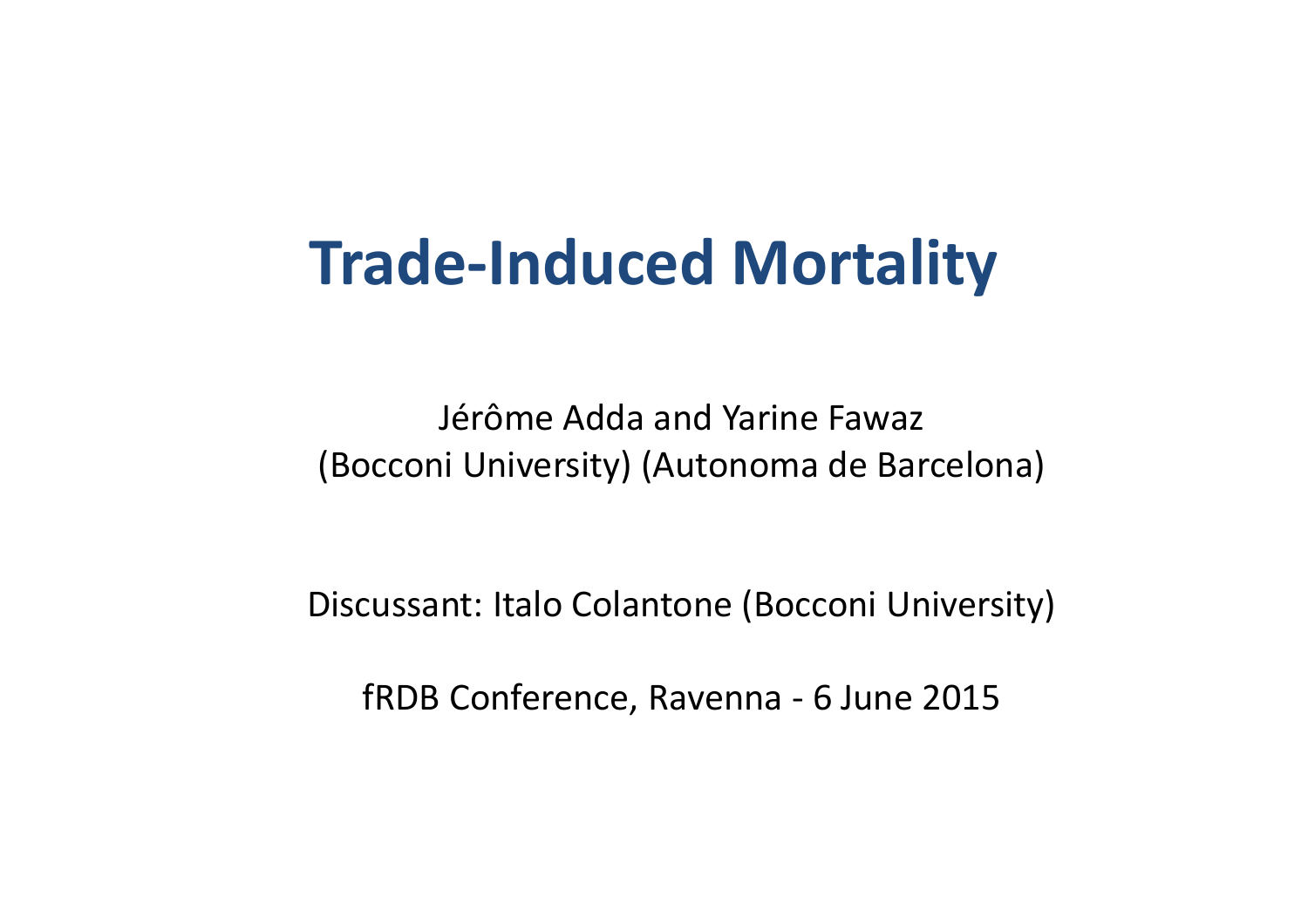### **Motivation and contribution**

• Recent surge in import competition from China and othe rlow-wage countries has motivated a lot of research on the effects on firms and workers in the US and EU.

• There is an increasing attention on the trade-adjustment costs, whose assessment is crucial for a correct evaluationof the net welfare gains from trade.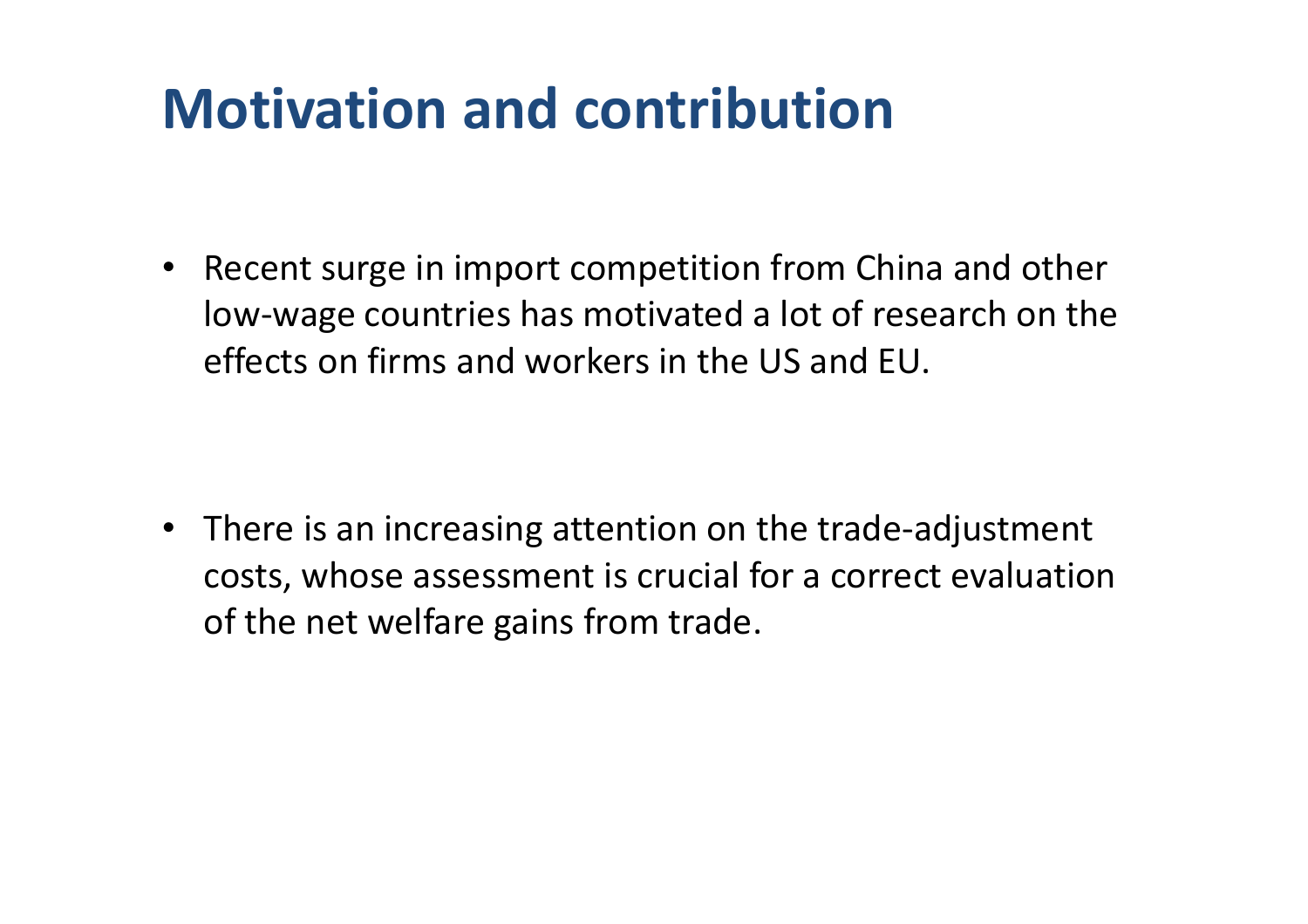#### **Motivation and contribution**

- • Most of the papers so far have focused on labour-relate doutcomes, i.e. unemployment, wages, job switching.
- More recently: assessment of the effects of import competition on mental health, beyond labour-market status (Colantone et al. 2015, for the UK).
- This paper goes in the same direction, by looking at the impact of Chinese import competition on different causes of mortality, in Italy and the US.
- Very relevant line of research: debate on further trade liberalization (e.g. TTIP) should start considering this kind of adjustment costs, which have huge economic and social implications.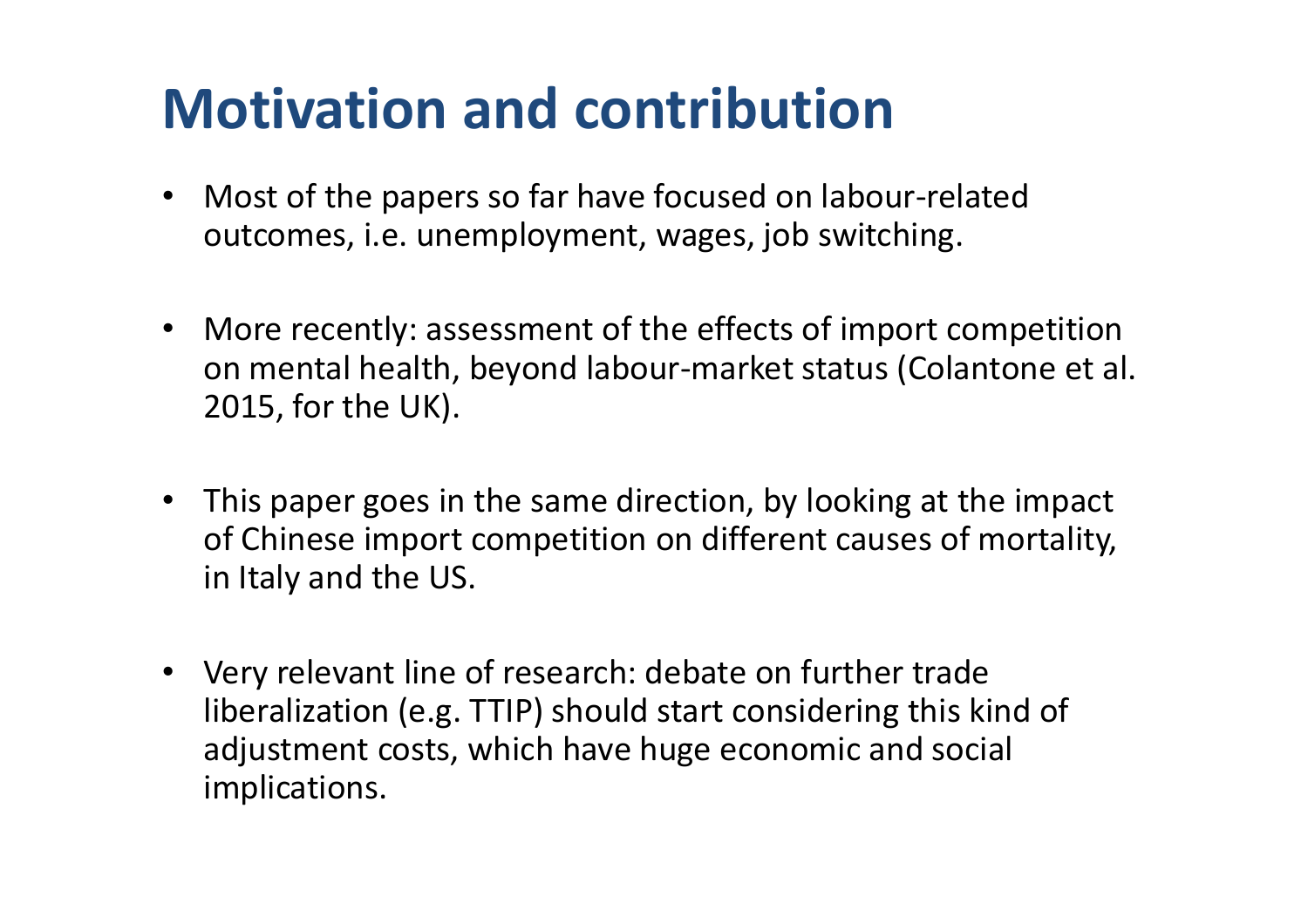## **Data and methodology**

- Very rich dataset.
- Nice combination of US and Italian data.
- Italy is a very good case study: industrial specialization on traditional manufacturing industries such as textiles, leather and apparel (Bugamelli et al. 2008).
- Survival analysis with diff-in-diff approach.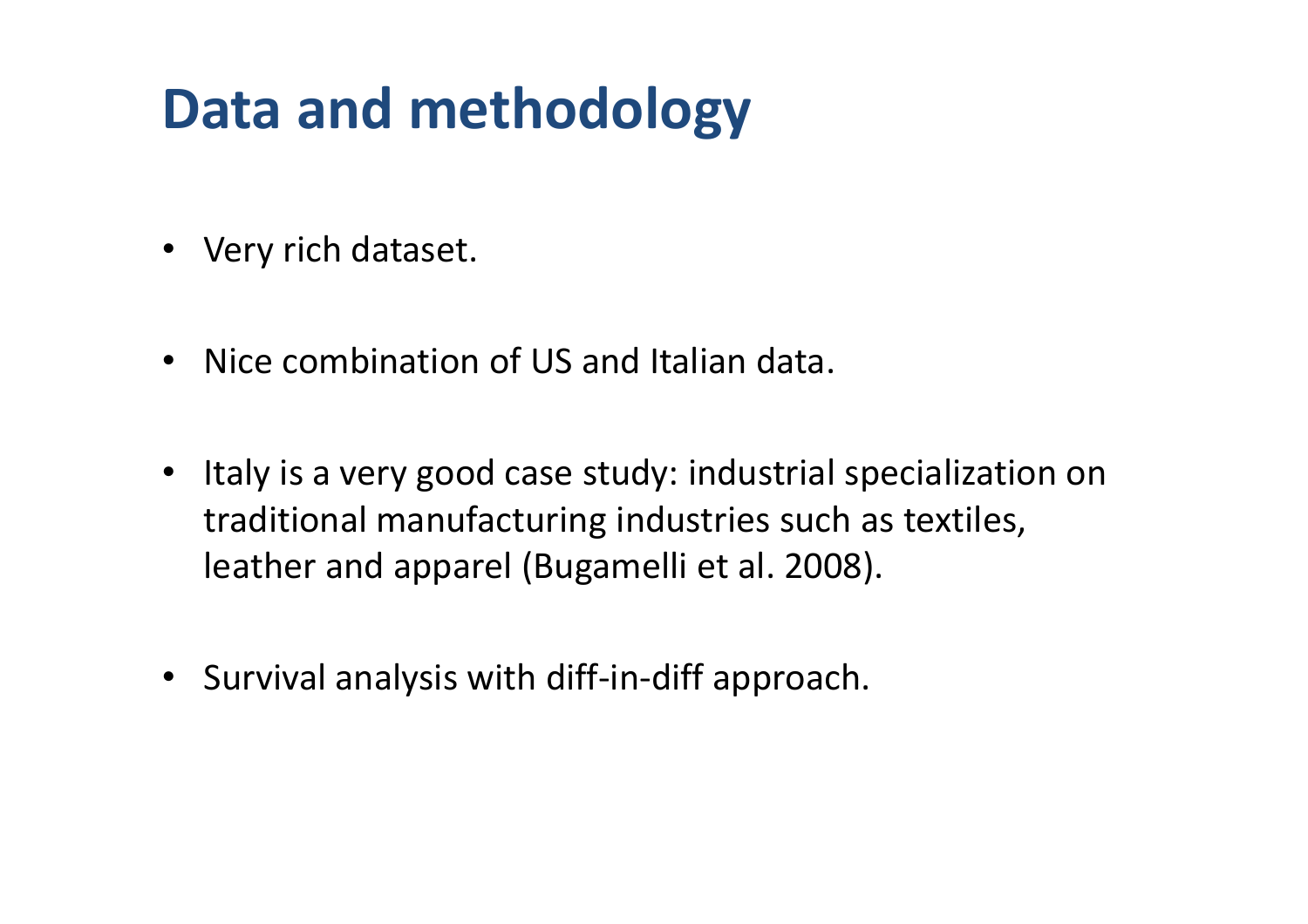#### **Main results**

- An increase in import competition from China increases the probability of dying, both in the US and in Italy.
- Results are heterogeneous when considering different causes of death, e.g. in the US more death by suicide, cirrhosis, respiratory diseases, not by motor accidents or tobacco-induced cancer.
- $\bullet$  Heterogeneous individuals are affected differently, e.g. higher impact on withe collars than blue collars in Italy.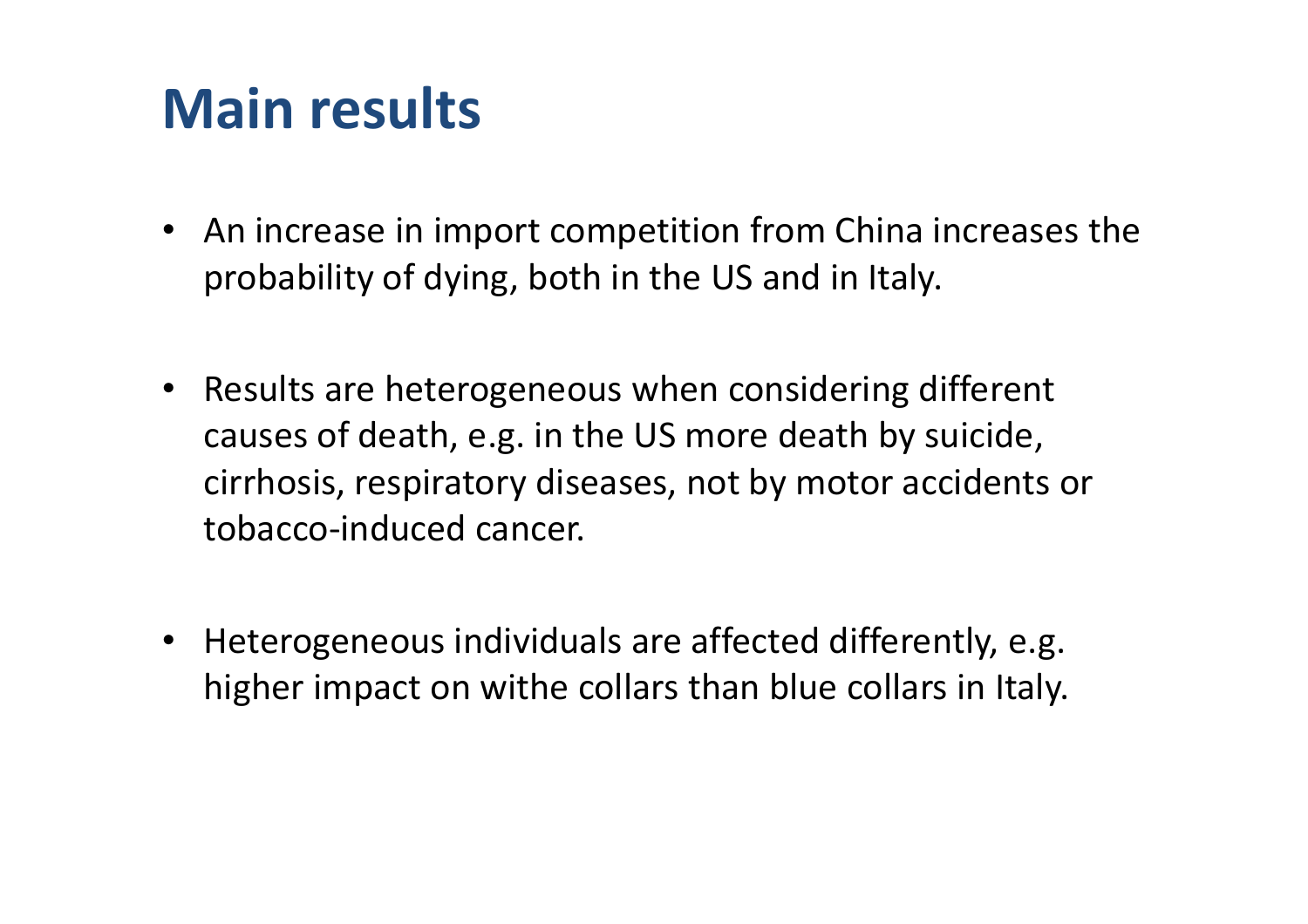**Attribution of the import competition shock**

John is employed in the textile industry in year 2005.

His dying hazard in 2005 is modeled as being dependent on the import competition in the textile industry in, say, 2000.

What if John has started to work in the textile industry only in 2005? Why not considering his job history in the attribution of the shock?

This is possible, at least with the Italian data.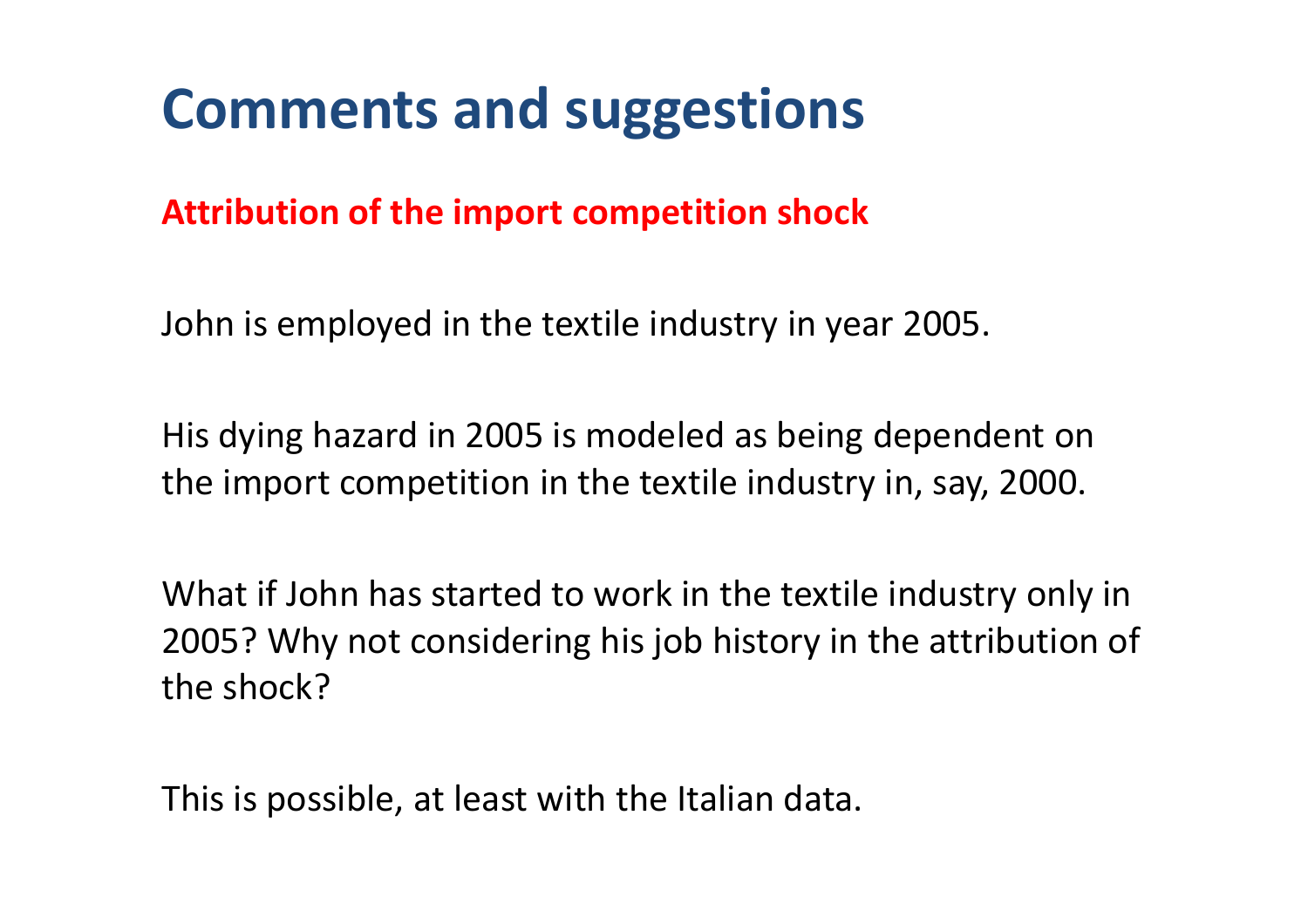**Controlling for labour market outcomes**

What if John has been fired in 2004? In 2005 he would not be working in any industry, so he would be dropped from the analysis?

The exclusion of unemployed people would imply that you are capturing the lower bound of the effect.

On the other hand, not (fully) controlling for the sorting of individuals across industries may produce spurious results.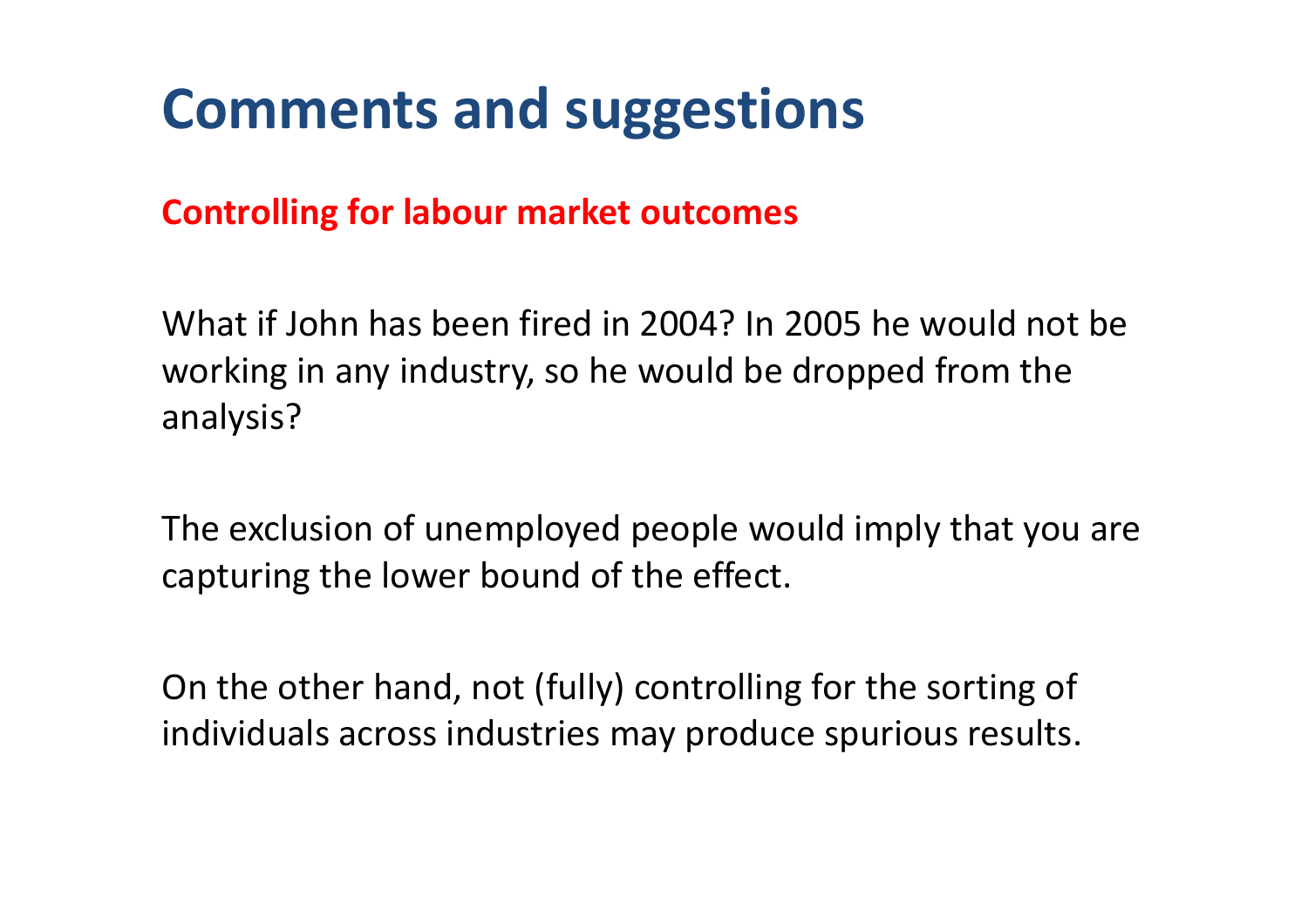**Measuring the import competition shock** 

Imports from China are not normalized over domestic production or apparent consumption.

The same 1 USD billion increase in imports implies a different change in competitive pressure for an industry that is expanding vs. reducing domestic production.

Implication: the trade collapse around 2009 did not imply <sup>a</sup> large decrease in import pressure, as domestic output was shrinking as well.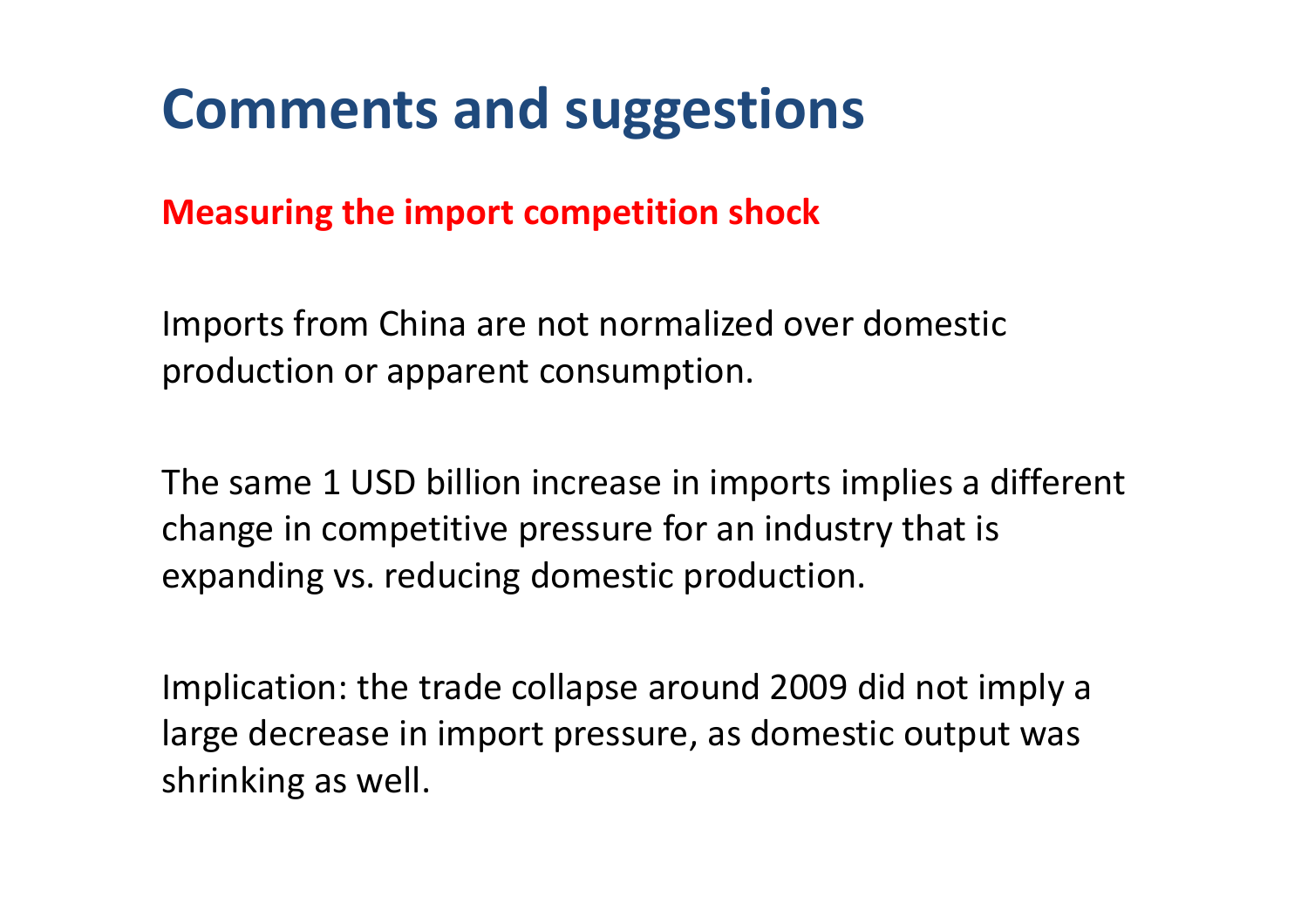#### **Identification strategy**

Basic assumption of the paper: *"there is no differential trend in mortality between sectors. Had Italian/US imports from China never existed, the variation in mortality in a sector affected by trade should be the same as the variation in a sector less affected".*

**Concern**: this may fail to account for industry-specific time-varying confounding factors that are correlated to trade.

Two examples:

- $\bullet$  Technological change: shown to be related to import competition, especially from China (Bloom et al. 2011).
- Heterogeneous impact of the financial crisis on different industries, e.g. depending on their dependence on finance (Chor and Manova, 2012).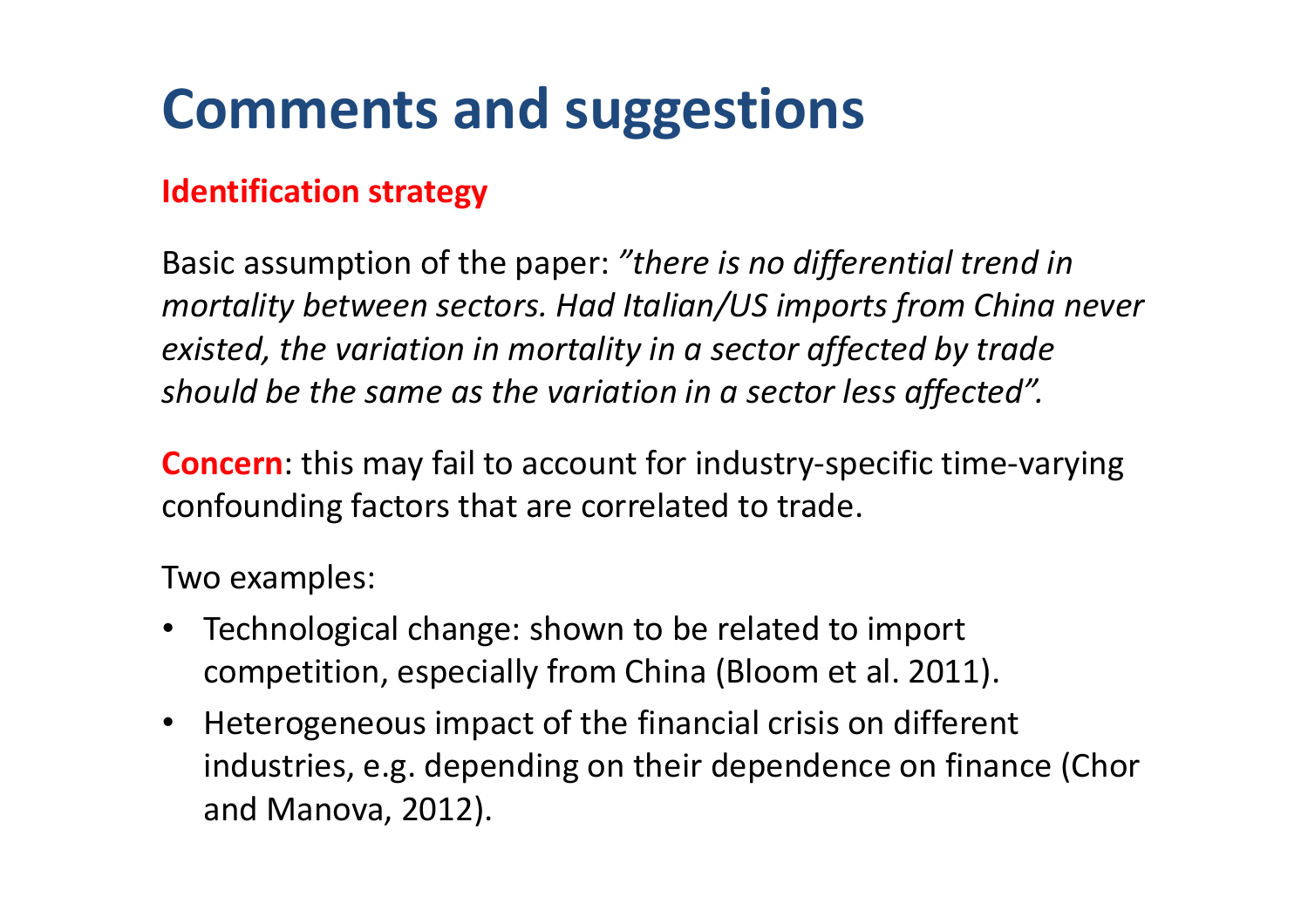#### **Channels**

Additional discussion/analysis on the channels would help clarify the story.

The one on suicides is plausible, and suggestive of a mental health channel. For instance, Colantone et al. (2015) find that import pressure implies higher mental distress in a five years range.

Expecting higher mortality from cirrhosis or tobacco-inducedcancer within a 5-years time-range is less intuitive.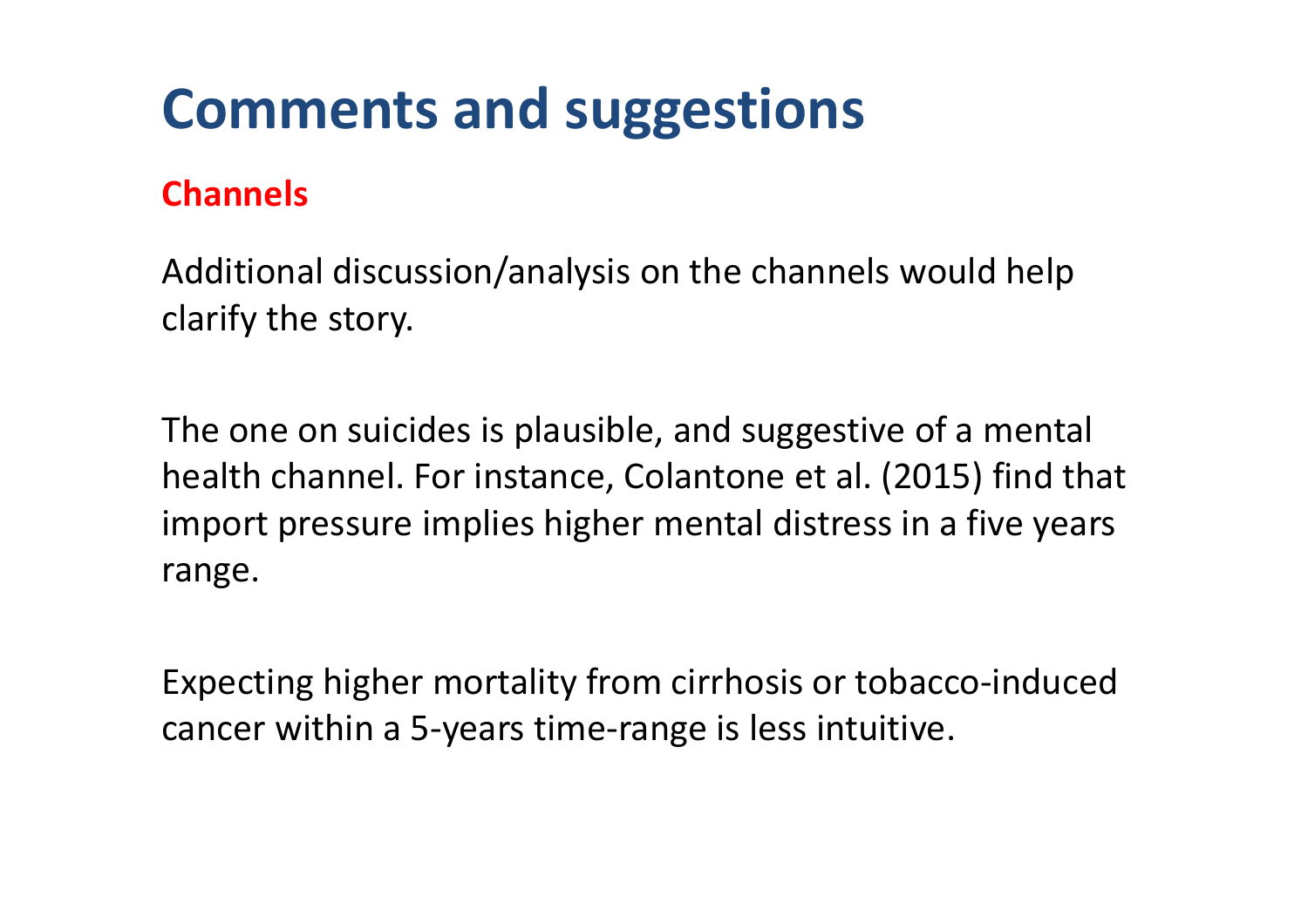#### **Interpretation**

Intriguing result: white collars, managers, highly-educatedpeople seem to be more affected.

One could have expected the opposite, assuming that highly skilled people have better re-employment opportunities.

Possible interpretation? Is higher education related to more awareness of problems, more responsibilities, and thus higher distress?